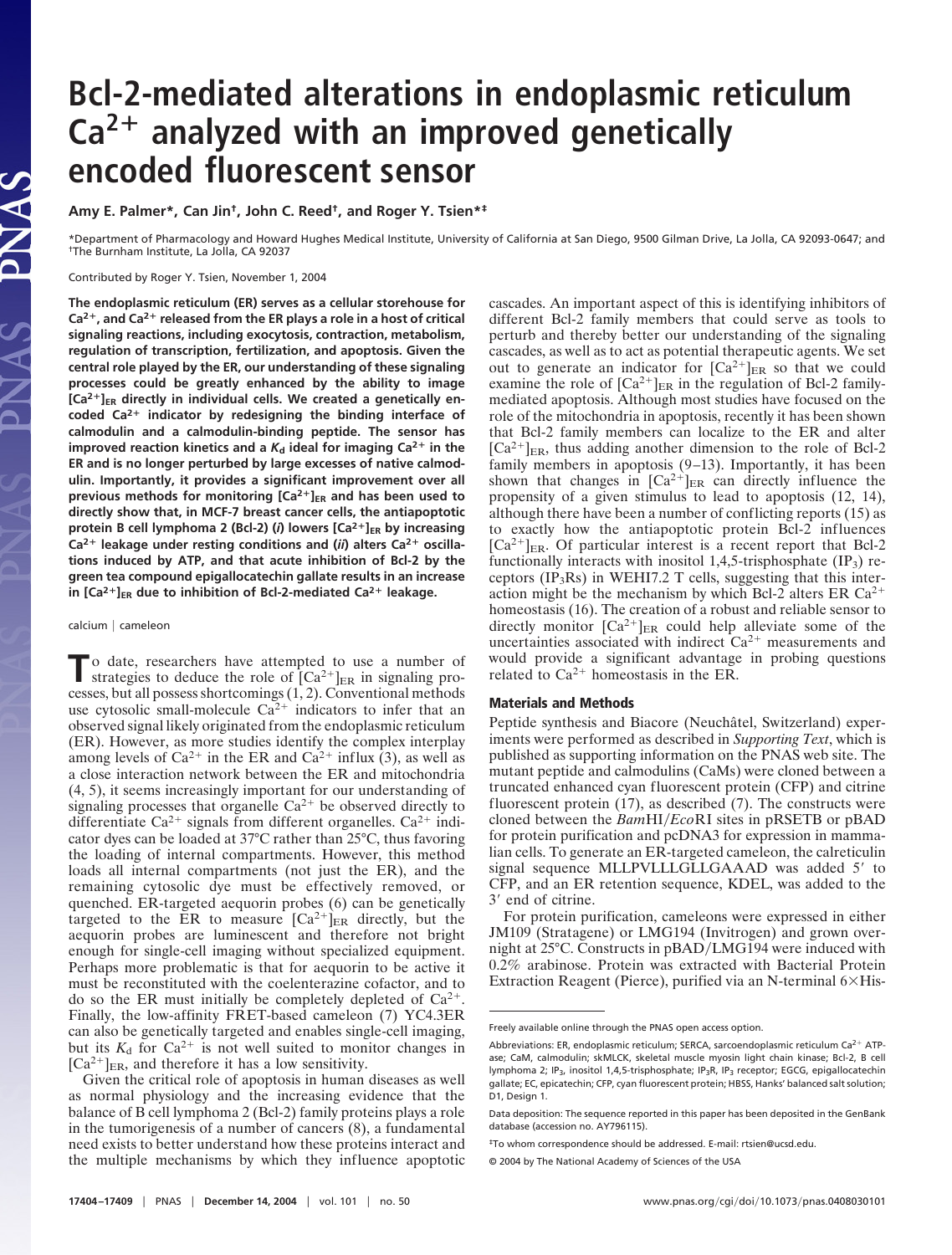tag by using Ni-NTA agarose, and buffer-exchanged into 10 mM 4-morpholinepropanesulfonic acid/100 mM NaCl, pH 7.4, by using Amicon Centricon-30 columns (Millipore). Absorbance measurements were conducted on a Cary 3E UV-Visible spectrometer (Varian). Fluorescence measurements were conducted on a Spex (Spex Industries, Metuchen, NJ) Fluorolog-3 Fluorimeter (Horiba group) at a cameleon concentration of 0.4  $\mu$ M.  $Ca^{2+}/EGTA$ , and  $Ca^{2+}/N$ -(2-hydroxyethyl)ethylene dinitrilo-*N*,*N*-,*N*--triacetic acid (HEEDTA) buffers were prepared as described (18, 19) and were used in  $Ca^{2+}$  titrations to achieve concentrations of  $\leq 50 \mu M$ . All solutions of  $> 50 \mu M$  were unbuffered.

Stopped-flow experiments were performed on an Applied Photophysics (Surrey, U.K.) Stopped Flow. Equal volumes of cameleon (final concentration of 0.8  $\mu$ M) and Ca<sup>2+</sup> (various concentrations) were rapidly mixed, and the fluorescence was monitored by using an excitation wavelength of 420 nm and an emission cutoff filter of 500 nm. The observed first-order rate constant  $(k_{obs})$  was calculated from each averaged  $(n > 4)$  data set by nonlinear regression analysis.

Cell-culturing details are provided in *Supporting Text*. For imaging, cells were rinsed twice and then maintained in Hanks' balanced salt solution (HBSS) with 20 mM Hepes and 2 g/liter D-glucose at pH 7.4.  $Ca^{2+}$ -free solutions were generated by adding  $0.5$  mM EGTA, 1 mM Mg<sup>2+</sup>, 1 g/liter glucose, and 20 mM Hepes to  $Ca^{2+}$  and Mg<sup>2+</sup>-free HBSS (GIBCO). For experiments in which both the ER and cytosolic  $Ca^{2+}$  levels were monitored, cells were treated with  $4 \mu M$  fura-2-AM (Molecular Probes) with 0.04% Pleuronic F-127 in HBSS for 30 min at room temperature. Cells were then washed with HBSS and allowed to incubate at room temperature for 15 min to ensure cleavage of the acetoxymethyl ester.  $(-)$ Epigallocatechin gallate (EGCG) and  $(-)$ epicatechin (EC) were purchased from Sigma, dissolved in 100% DMSO, and stored at –80°C until use.

To calibrate the cameleon probe in the ER,  $R_{\text{min}}$  was obtained by treating the cells with 3 mM EGTA and 2  $\mu$ M ionomycin, and  $R_{\text{max}}$  was determined by treating cells with 25  $\mu$ M digitonin, followed by 5–10 mM  $Ca^{2+}$ , 1 mM ATP, and 1 mM  $Mg^{2+}$ . The  $R_{\text{min}}$  and  $R_{\text{max}}$  values were used to convert cell data to % FRET (of maximum). Finally, the apparent  $K_{d1}$  (0.58),  $K_{d2}$  (56.46),  $R_{\text{max1}}(0.28), R_{\text{max2}}(0.72), n_1(1.18), \text{ and } n_2(1.67)$  values obtained from fitting the *in vitro* data with  $R = {R_{\text{max1}}[Ca^{2+}]}^{n_1}$  $(K_{d1}^{n1} + [Ca^{2+}]^{n1}) + {R_{\text{max2}}[Ca^{2+}]^{n2}/(K_{d2}^{n2} + [Ca^{2+}]^{n2})}$  were used in the calibration. To calibrate fura-2, cells were treated with 8  $\mu$ M ionomycin and 10 mM EGTA in Ca<sup>2+</sup>-free HBSS to obtain  $R_{\text{min}}$ , followed by 2  $\mu$ M ionomycin and 20 mM Ca<sup>2+</sup> in HBSS to obtain *R*max. The *in situ R*min and *R*max values were adjusted (multiplied by 0.85) to account for the minimum viscosity effect (20). The standard equation:  $K_d[(R - R_{min})/(R_{max} - R)]$   $S_f/S_b$  was used to convert the Fura-2 350:380 ratio to  $[\text{Ca}^{2+}]_{\text{cyt}}$ , where  $S_f$ and  $S_b$  are the emission intensity at 380 nm for  $Ca^{2+}$ -free and  $Ca<sup>2+</sup>$ -bound fura-2, respectively.

Cells were imaged on a Zeiss Axiovert 200M microscope with a cooled charge-coupled device camera (Roper Scientific, Trenton, NJ), controlled by METAFLUOR 6.1 software (Universal Imaging, Downington, PA). Emission ratio imaging of the cameleon was accomplished by using a 436DF20 excitation filter, 450-nm dichroic mirror, and two emission filters (475/40 for enhanced CFP and 535/25 for citrine) controlled by a Lambda 10-2 filter changer (Sutter Instruments, Novato, CA). Excitation ratio imaging for fura-2 was accomplished by using 350/10 and 380/10 excitation filters, a 450-nm dichroic mirror, and a 535/45 emission filter. Fluorescence images were background corrected. Exposure times were typically 100–1,000 ms, and images were collected every 8–20 s.



**Fig. 1.** *In vitro* characterization of the mutant CaM and peptide and the resulting redesigned cameleon. (*a*) Biacore sensorgram of WT CaM binding to skMLCK (solid line) and four-charge reversal skMLCK (dashed line). CaM was injected over the surface in the presence of saturating Ca<sup>2+</sup> starting at time  $t =$ 0 for 360 s. (*b*) Binding of WT (squares, dashed line) and mutant (circles, solid line) CaM to mutant skMLCK with four-charge reversals. The binding of CaM reached a steady state during the association phase, and therefore a Scatchard analysis was used to determine the dissociation constants (Fig. 8). (*c*) *In vitro* calcium titration curves of YC2.1 (diamonds, dashed line), YC3.3 (squares, dashed line), YC4.3 (triangles, dashed line), and D1 (circles, solid line), along with corresponding fits of the data. The gray box represents the typical range of [Ca<sup>2+</sup>] in the ER, from resting to the depleted state. (d) Percent of the maximum FRET response of YC3.3 (squares) and D1 (circles) with increasing concentrations of WT CaM.

## **Results**

To create a sensor that would be appropriate for monitoring  $[Ca^{2+}]_{ER}$  in single living cells, we started with the original cameleon construct, comprised of two fluorescent proteins (CFP and citrine) and two sensing proteins [CaM and a CaM-binding peptide derived from skeletal muscle myosin light chain kinase (skMLCK)] that undergo a conformational change upon binding (7). Our goal was to redesign the binding interface between CaM and the peptide to generate highly specific protein/peptide pairs that would display a range of  $Ca^{2+}$  affinities and that would not be perturbed by endogenous proteins, such as WT CaM. This was particularly important, given that previous cameleons have suffered from perturbation by endogenous proteins (21, 22). Toward this end, we initially generated peptides that would not bind to WT CaM and then sought to reengineer CaM to reconstitute binding to the mutant peptides.

As a starting point for redesign, we targeted the six possible salt-bridge interactions identified in the NMR solution structure between CaM and the skMLCK peptide (23). A series of biotinylated peptides was synthesized in which a basic residue (either K or R) at the N and C termini of the peptide was replaced with an acidic E residue. Charge reversals were made sequentially, generating peptides with two, four, and six charge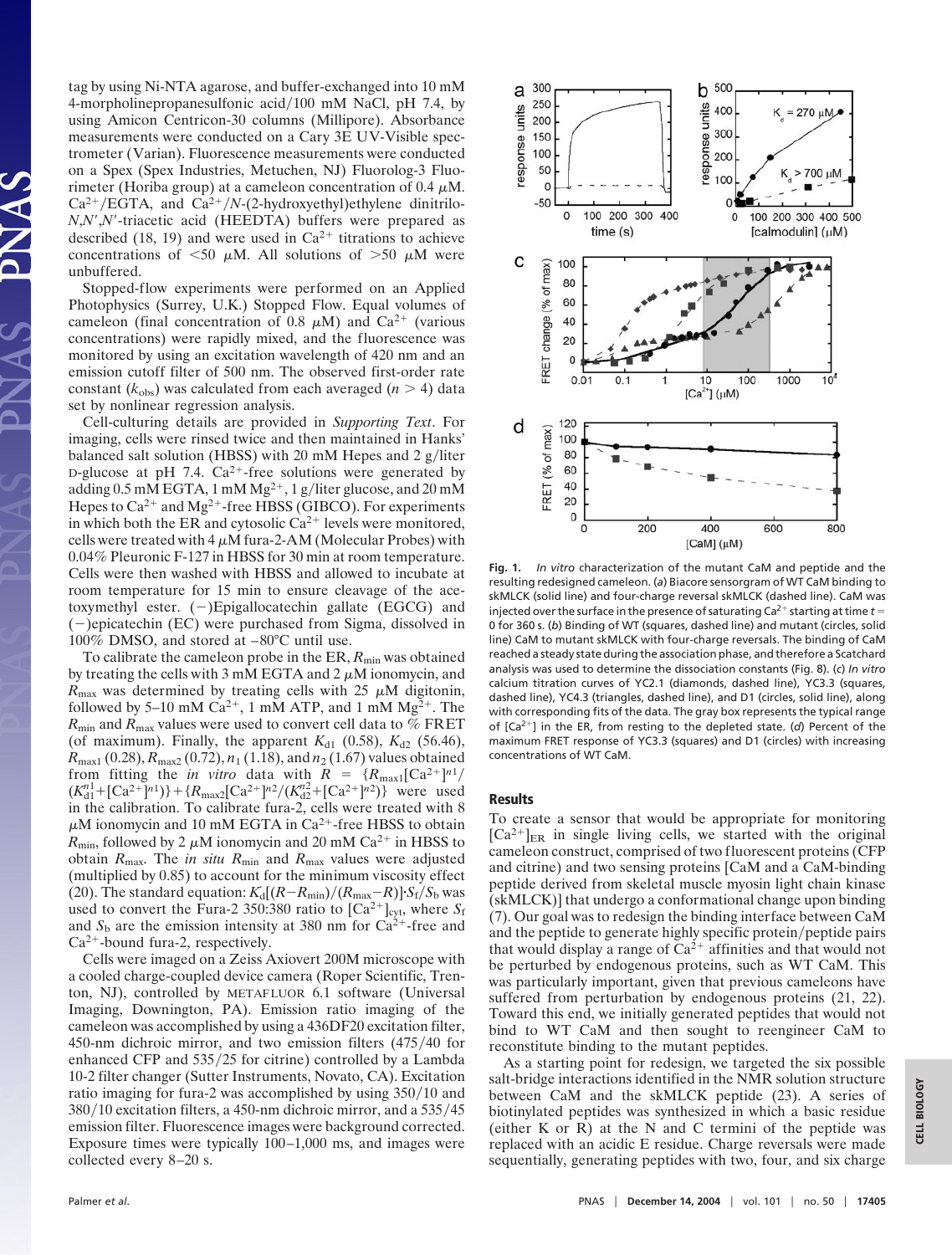

**Fig. 2.** Comparison of the response of ER-targeted YC4.3 and D1 in HeLa cells. (*a*) Fluorescence image of D1ER in HeLa cells showing effective ER localization. (*b*) Emission ratio of D1 (red) and YC4.3 (blue) in the ER upon treatment with thapsigargin. (*c*) Emission ratio of D1 (red lines, representing two different cells) and YC4.3 (blue) in the ER upon treatment with ATP. (d) Simultaneous imaging of Ca<sup>2+</sup> in the cytosol (using fura-2, green) and ER (D1, red). The left axis represents the excitation ratio of fura-2 (350/380 nm), and the right axis represents the emission ratio of the cameleon (citrine/CFP). (e) Same experimental conditions as in *d* but for an extended amount of time. In the continued presence of 10  $\mu$ M ATP, the ER begins to refill with Ca<sup>2+</sup> after  $\approx$  1,000 s.

reversals until all of the salt-bridge interactions were destroyed. Binding of CaM to the peptides was assayed by using surface plasmon resonance (Biacore 3000), in which binding events are optically detected as a change in the refractive index at the surface. To accomplish this, biotinylated peptides were coupled to a streptavidin-coated chip, and CaM was injected over the surface in the presence of  $\text{Ca}^{2+}$  (Fig. 6, which is published as supporting information on the PNAS web site). Initially, we verified that binding of CaM to the WT skMLCK was  $\approx 10$  nM, comparable to previously reported values obtained in solution (Fig. 7, which is published as supporting information on the PNAS web site). The mutant peptide with four charge reversals displayed a dramatically lower affinity for CaM than the WT skMLCK peptide (Fig. 1*a*). Injection of increasing concentrations of CaM enabled determination of the  $K_d > 700 \mu M$  (Fig. 8, which is published as supporting information on the PNAS web site). Thus, four charge reversals were sufficient to decrease the affinity for WT CaM by  $>10^4$ .

A small library of CaM mutants in which the four complementary positions in CaM (E11, E84, E87, and E127) were changed to E, K, or R was then assayed for binding to both WT skMLCK and the mutant peptide. The best hit had a  $K_d$  of 270  $\mu$ M, and therefore a higher affinity than WT CaM for the mutant peptide (Fig. 1*b*). Upon sequencing, this mutant was identified as E11K, E84R, E87K, or E127E. Mutation of E127 to R did not increase the affinity of CaM for the peptide (data not shown).

The mutant CaM/peptide pair, designated as Design 1 (D1), was cloned between CFP and citrine to yield a reengineered cameleon. Under saturating conditions of  $Ca^{2+}$ , the cameleon showed a decrease in CFP emission and an increase in citrine emission, indicative of increased FRET. The magnitude of the FRET change was comparable to that observed for the original cameleons. Fig. 1*c* shows the  $Ca^{2+}$  titration curves of the design along with previous cameleons (YC2, YC3, and YC4). D1 has a biphasic Ca<sup>2+</sup> response, and a two-site saturation fit yielded  $K_d$ values of 0.81 and 60  $\mu$ M. The two dissociation constants likely result from the different affinities of the N- and C-terminal domains of CaM for  $Ca^{2+}$ , as observed for YC2.1 and YC4.3 (7). Fig. 1*c* shows that the cameleon fills a gap in  $Ca^{2+}$  sensitivity, falling directly between YC3.3 and YC4.3. Because the ER is expected to range from hundreds of micromolar (resting state) to low micromolar (depleted state), this sensor is ideally suited for imaging  $Ca^{2+}$  in the ER.

An important part of our design strategy was to develop a sensor that would not be perturbed by endogenous cellular proteins, such as WT CaM, because this has posed a problem for previous cameleons (21). Fig. 1*d* shows the FRET response of YC3.3 and the D1 in the presence of excess CaM. For YC3.3, the FRET response under saturating  $Ca^{2+}$  conditions decreases with the addition of increasing concentrations of CaM, because excess CaM in solution binds to the skMLCK portion of the cameleon, forming an intermolecular complex and preventing the sensor from registering a FRET increase. Importantly, in the charge reversal redesign (D1), addition of increasing CaM has almost no effect on the FRET response, indicating that this cameleon is not perturbed by large excesses of CaM.

Stopped-flow fluorescence measurements were undertaken to determine the binding kinetics of the cameleon. Rapid mixing of the cameleon protein with various concentrations of  $Ca^{2+}$ resulted in a rapid increase in FRET. The initial responses were fitted with a single exponential to obtain the observed rate  $(k_{obs})$ . A fit to the data (Fig. 9, which is published as supporting information on the PNAS web site) yields  $k_{on}$  of 3.6  $\times$  10<sup>6</sup>  $M^{-1}$ s<sup>-1</sup>,  $k_{off}$  of 256 s<sup>-1</sup>, and  $K_d$  of 69  $\mu$ M for D1, where the observed  $K_d$  corresponds well to the results from the  $Ca^{2+}$ titration curve. Therefore, although this cameleon has a *k*on similar to previous cameleons, it has a much faster  $k_{\text{off}}$  (250 s<sup>-1</sup>) instead of  $10 s^{-1}$ ), making it more appropriate to monitor rapidly changing  $Ca^{2+}$  dynamics.

Addition of the calreticulin signal sequence and a KDEL ER-retention tag led to effective and specific localization of the cameleon to the ER in mammalian cells (Fig. 2*a*). Fig. 2 *b* and *c* show the dramatic improvement in  $[Ca^{2+}]_{ER}$  sensitivity of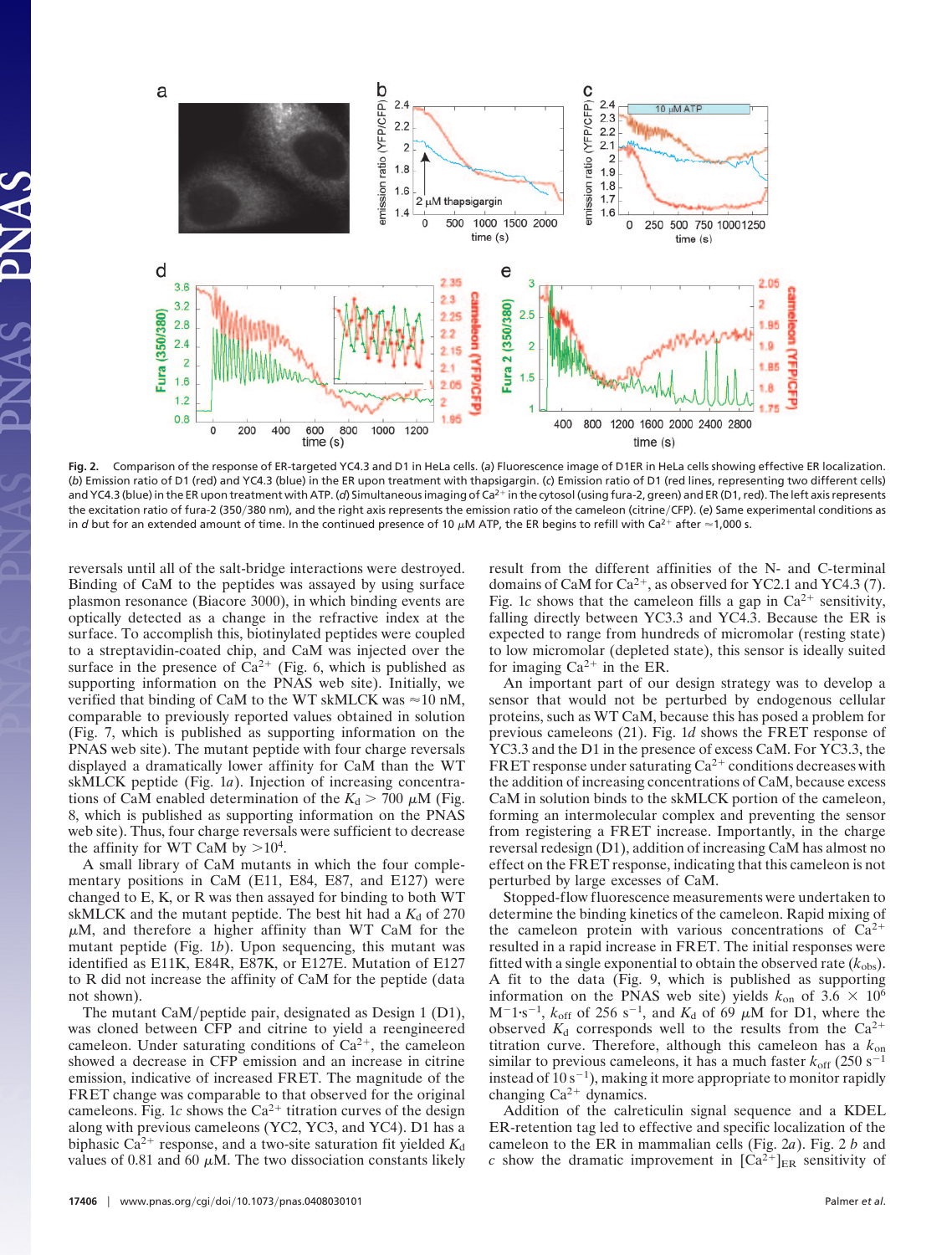

Fig. 3. The effect of Bcl-2 overexpression on the  $[Ca<sup>2+</sup>]_{ER}$  of MCF-7 cells. (a) Comparison of  $[Ca^{2+}]_{ER}$  in neo (red), Bcl-2 (blue), and Bcl-2 also overexpressing SERCA2b (green) cells. Each trace represents the average of more than five cells. Emission ratios were converted into [Ca2], as described in *Materials and Methods.* Thapsigargin was added at time  $t = 0$  in the absence of external Ca<sup>2+</sup> to prevent Ca<sup>2+</sup> influx due to capacitative Ca<sup>2+</sup> entry. (b) Leakage rate of Ca<sup>2+</sup> from the ER as a function of  $[Ca^{2+}]_{ER}$  for Bcl-2 (blue), neo (red), and Bcl-2 overexpressing SERCA2b (green) cells.

D1ER over YC4.3ER, which was previously the best indicator for directly monitoring  $[Ca^{2+}]_{ER}$  at the single-cell level. Treatment of HeLa cells with pharmacological blockers such as thapsigargin, the irreversible sarcoendoplasmic reticulum  $Ca^{2+}$ ATPase (SERCA) inhibitor (Fig. 2*b*), or with agonists such as ATP, which results in IP<sub>3</sub> production and activation of IP<sub>3</sub>R (Fig. 2*c*), causes a depletion in  $[Ca^{2+}]_{ER}$  that is robust and readily visible by using D1ER. Additionally, upon ATP treatment, oscillations in  $[Ca^{2+}]_{ER}$  were directly observed with D1ER, whereas YC4.3ER was not sensitive enough to detect oscillations. The D1ER cameleon is not saturated under resting conditions, because treatment with  $25 \mu M$  digitonin and 5 mM  $Ca^{2+}$  led to a ratio increase (data not shown); thus, D1ER is poised to detect both increases and decreases in  $\left[Ca^{2+}\right]_{ER}$ .

Because CFP and citrine are spectrally distinct from the excitation and emission of fura-2, D1ER can be used in conjunction with this high-affinity  $Ca^{2+}$  indicator in the cytosol to simultaneously monitor both  $[Ca^{2+}]_{ER}$  and  $[Ca^{2+}]_{cyt}$  (Fig. 2 *d* and *e*). As can be seen from Fig. 2*d*, in HeLa cells upon stimulation with 10  $\mu$ M ATP, there is a rise in [Ca<sup>2+</sup>]<sub>cyt</sub> followed by rapid oscillations. These oscillations are also observed in the ER, and, as evidenced by the data in Fig. 2d Inset, the  $\lbrack Ca^{2+} \rbrack_{\text{ER}}$ oscillations are directly anticorrelated with those in the cytosol. Dampening out of the oscillations coincides with a large decrease in  $[Ca^{2+}]_{ER}$ . At longer time points (Fig. 2*e*), once the  $[Ca^{2+}]_{\text{cyt}}$  has returned to essentially basal levels, lower-frequency sustained oscillations are observed in the cytosol, as described (24). We can now observe that these oscillations occur only when the ER starts to refill, presumably due to capacitative  $Ca^{2+}$ entry.

Given the dramatic improvement in our ability to directly measure  $[Ca^{2+}]_{ER}$  at the single-cell level with D1ER and the potential to monitor  $Ca^{2+}$  simultaneously in the ER and the cytosol, we turned our focus to the effect of the antiapoptotic Bcl-2 protein on  $\lceil Ca^{2+} \rceil_{\text{ER}}$  in MCF-7 breast cancer epithelial cell lines stably expressing either a control plasmid (neo) or Bcl-2 (25). As reported (25), overexpression of Bcl-2 in MCF-7 cells



Fig. 4. Comparison between ATP-induced Ca<sup>2+</sup> oscillations in the cytosol and the ER for Bcl-2 and neo MCF-7 cells. The differences between Bcl-2 (*a* and *c*) and neo (*b* and *d*) cells are highlighted in *c* and *d*, which are on the same timescale and focus on the oscillations induced by ATP. The  $\left[Ca^{2+}\right]_{\text{cyt}}$  signal is in green, and the  $[Ca^{2+}]_{ER}$  signal is in blue for Bcl-2 and red for neo cells. The fura-2 excitation ratio (350/380 nm) and cameleon emission ratio (citrine/CFP) were converted to [Ca<sup>2+</sup>], as outlined in *Materials and Methods*.

protected against apoptosis induced by thapsigargin, staurosporine, and H<sub>2</sub>O<sub>2</sub>. Fig. 3*a* shows that in MCF-7 Bcl-2 cells,  $[Ca^{2+}]_{ER}$ is decreased by  $\approx 40\%$  [from an average of 103  $\pm$  12  $\mu$ M in neo cells ( $n = 45$  cells) to 66  $\pm$  7  $\mu$ M in Bcl-2 cells ( $n = 79$  cells)]. Overexpression of SERCA2b in the Bcl-2 cells restores  $\left[Ca^{2+}\right]_{ER}$ to control levels. Blocking SERCA pumps with thapsigargin causes depletion of  $[Ca^{2+}]_{ER}$  due to leak of  $Ca^{2+}$  across the ER membrane (Fig. 3*a*). Taking the derivative of the change in  $[Ca^{2+}]_{ER}$  upon thapsigargin treatment enables a comparison of the leakage rate for neo and Bcl-2 cells, and Bcl-2 cells overexpressing SERCA2b. As is evident from Fig. 3*b*, the leakage rate for Bcl-2 cells is greater than that for neo cells, indicating that under resting conditions, there is less  $[Ca^{2+}]_{ER}$  in Bcl-2 cells, because Bcl-2 increases the leak of  $Ca^{2+}$  out of the ER, as has been found in some other cell types (10, 11, 26). In cells overexpressing both Bcl-2 and SERCA2b, the leakage rate is still much greater than in control cells, indicating that the increase in resting  $[Ca^{2+}]_{ER}$  levels is due to increased pumping of  $Ca^{2+}$  into the ER rather than a decreased leak.

The molecular mechanism by which Bcl-2 alters  $Ca^{2+}$  homeostasis is still unclear. Bcl-2 may facilitate  $Ca^{2+}$  leakage from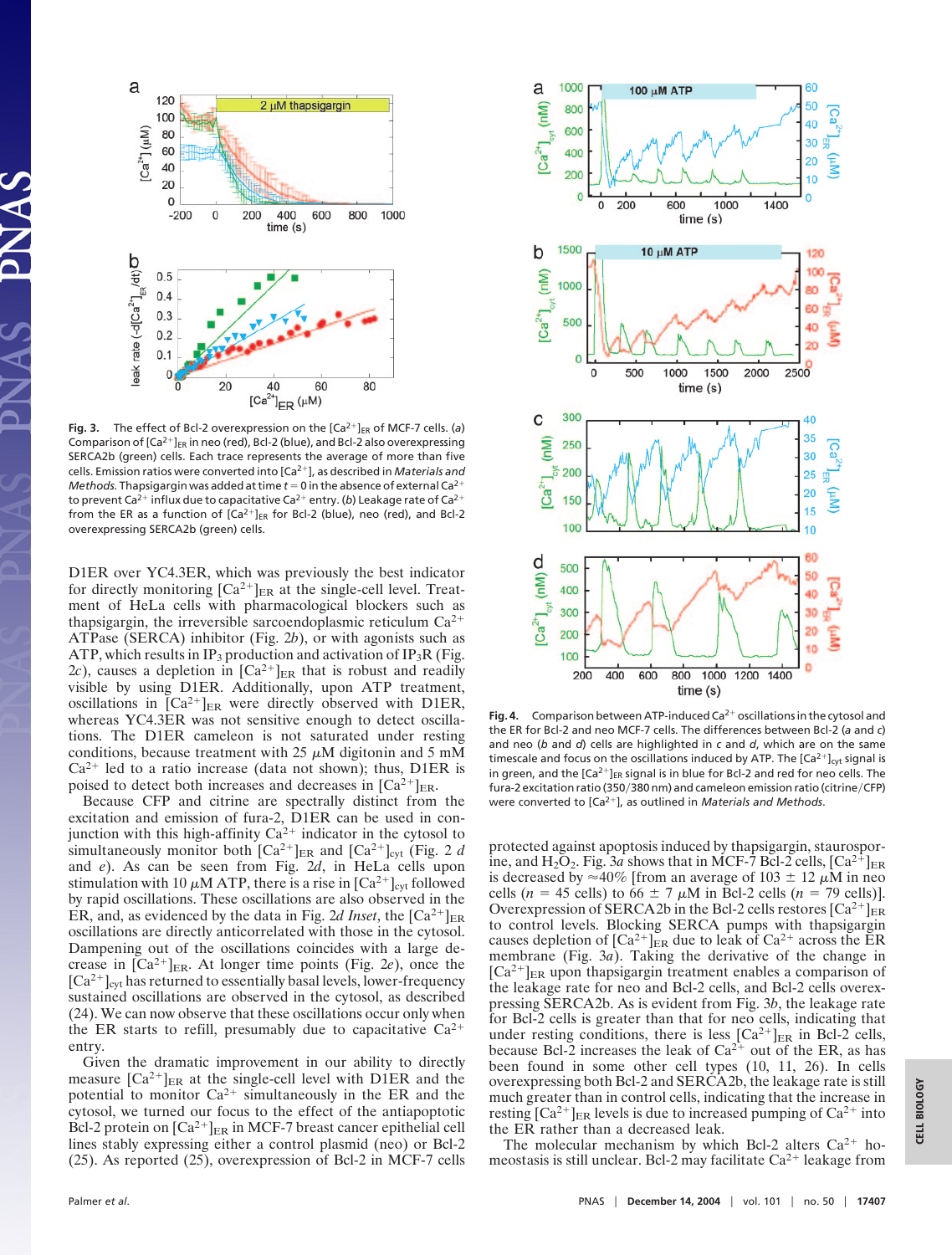

**Fig. 5.** The effect of the green tea compound EGCG and a control compound EC on apoptosis and  $\left[Ca^{2+}\right]_{ER}$  of MCF-7 cells. (a) Cell viability (percent of the control), as determined by FACS analysis of propidium iodide and annexin V-stained neo (red) and Bcl-2 (blue) cells after 48-h treatment with nothing (control), EC, and increasing concentrations of EGCG. (*b*) Treatment of MCF-7 cells overexpressing Bcl-2 with EGCG and EC, as denoted by the green and blue boxes. The traces represent two different cells. (*c*) Treatment of MCF-7 neo cells with EGCG, as denoted by the green box. The traces represent two different cells. It should be noted that EC did not cause an increase in [Ca<sup>2+</sup>]<sub>ER</sub> in neo cells. (d) Bcl-2 cells treated with EGCG (green traces, each representing an individual cell) compared with neo (red) and Bcl-2 (blue) cells. At time  $t = 0$ , cells were treated with 2  $\mu$ M thapsigargin in the absence of external Ca<sup>2+</sup> to determine the ER Ca<sup>2+</sup> leakage rate. (e) Comparison of the leakage rates of Ca<sup>2+</sup> from the ER for Bcl-2 (blue circles), neo (red diamonds), and Bcl-2 cells pretreated with EGCG (green, upside-down triangles and squares), showing the decreased leakage rate upon EGCG treatment.

the ER by forming a channel, either by homooligomerizing or by interacting with another member of the Bcl-2 family, because it has been reported that in planar lipid bilayers, Bcl-2 can form a cation selective channel at physiological pH (27). Alternatively, Bcl-2 could interact with and alter the function of an endogenous release channel or pore-forming protein in the ER. Indeed, in a recent study, Bcl-2 was found to interact with the IP<sub>3</sub>R in WEHI7.2 T cells by coimmunoprecipitation, and this interaction appeared to influence the amount of  $Ca^{2+}$  released from the ER and the open probability of the IP<sub>3</sub>R in lipid bilayers (16). If Bcl-2 interacts with the  $IP_3R$  in MCF-7 cells, it would potentially alter  $Ca^{2+}$  oscillations triggered by ATP. Any differences between Bcl-2 and neo cells could be detected by simultaneously monitoring the ER and the cytosol.

Treatment of MCF-7 cells with ATP results in a large release of  $Ca^{2+}$  from the ER into the cytosol, followed by  $Ca^{2+}$ oscillations in both the ER and the cytosol upon refilling of the ER (Fig. 4). Bcl-2 cells required a larger dose of ATP than neo cells for oscillations to be induced (100 vs. 10  $\mu$ M), suggesting that they are less sensitive to ATP. Fig. 4 *a* and *b* show responses of representative single Bcl-2 and neo cells. It is evident that less  $Ca<sup>2+</sup>$  is released into the cytosol in Bcl-2 cells, both in the initial dump and in subsequent oscillations. The average initial decrease in  $\left[\text{Ca}^{2+}\right]_{\text{ER}}$  is 51  $\pm$  4  $\mu$ M for Bcl-2 cells and 85  $\pm$  9  $\mu$ M for neo cells, resulting in average cytosolic increases of  $890 \pm 370$ nM for Bcl-2 and  $1580 \pm 650$  nM for neo ( $n = 12$  for Bcl-2 cells and  $n = 11$  for neo cells). Importantly, in both Bcl-2 and neo cells,  $[Ca^{2+}]_{ER}$  decreases to  $\approx$  5  $\mu$ M after the initial release; therefore, the smaller  $Ca^{2+}$  release in Bcl-2 cells results from the lower  $Ca^{2+}$  level in the ER under resting conditions.

Aside from the intensity of the  $Ca^{2+}$  oscillations, the most significant difference between the Bcl-2 and neo cells is that the oscillations are typically more rapid and the duration of ER Ca<sup>2+</sup> release is shorter in Bcl-2 overexpressing cells (Fig. 4 *c* and *d*). As a consequence, Bcl-2 cells tend to oscillate at a higher frequency. Oscillation data from more individual cells are presented in Fig. 10, which is published as supporting information on the PNAS web site, demonstrating that, although there is some variability in the oscillations, the trends in oscillation frequency and duration are maintained.

Identifying novel inhibitors of Bcl-2 should provide insight into the role of Bcl-2 in endogenous signaling cascades leading to apoptosis, as well as lead to the potential development of therapeutic agents. Previously, Leone *et al.* (28) found that  $(-)EGCG$ , the most abundant component of green tea, could bind to the hydrophobic pocket of Bcl-2 *in vitro* and inhibit its interaction  $(K_i = 335 \text{ nM})$  with a peptide derived from the proapoptotic BH3-only protein Bad, whereas a compound lacking the gallate moiety,  $(-)EC$ , had no effect (see Fig. 11, which is published as supporting information on the PNAS web site, for structures). We treated both neo and Bcl-2 cells with EGCG and found that the compound could induce apoptosis in a dosedependent manner, as determined by FACS analysis of propidium iodide- and annexin V-stained cells (Fig. 5*a*; details of assay given in *Supporting Text*). Importantly, EGCG was much more effective than other proapoptotic stimuli such as thapsigargin and  $H_2O_2$  in inducing apoptosis in Bcl-2 cells, indicating that it was capable of overcoming protection by Bcl-2. Given that green tea polyphenols have been shown to inhibit tumor formation and growth in certain models (29), this raises the possibility that this antitumor activity could be partially related to overcoming Bcl-2 protection of cancer cells.

To gain more insight into how EGCG overcomes Bcl-2 protection, we examined the effect of EGCG on  $[Ca^{2+}]_{ER}$ . As can be shown from Fig. 5*b*, treatment of Bcl-2 cells with 150  $\mu$ M EGCG results in an immediate increase in  $[Ca^{2+}]_{ER}$ , from an average of  $\approx 60$  to  $\approx 125 \mu$ M. This effect can be reversed upon washing out the inhibitor. On the contrary, the control com